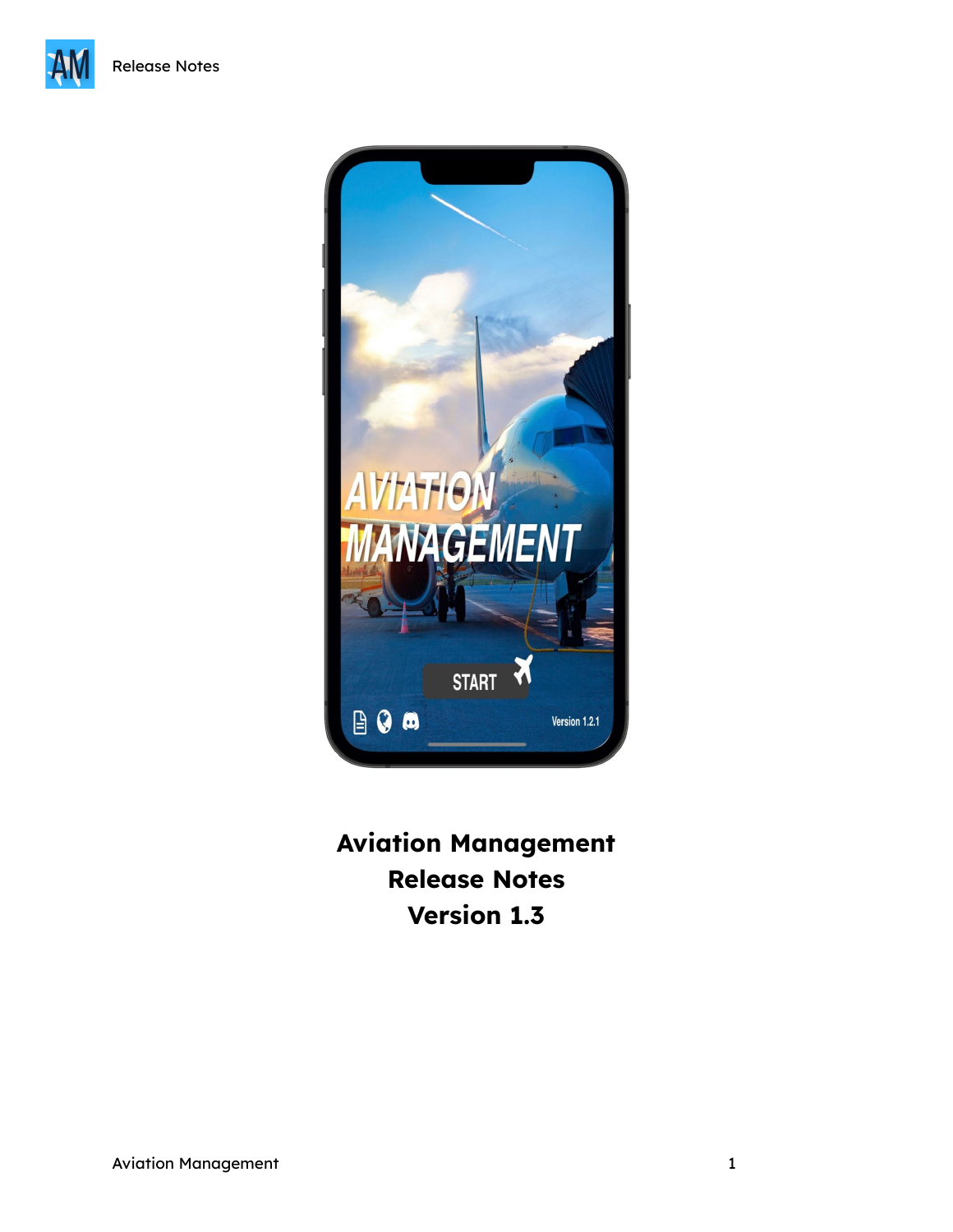

# **About Version 1.3**

Aviation Management Version 1.3.0 is out fully for all users! The team at OurCodeLab is excited for this release as it brings out extensive features changes, performance improvements and bug fixes.

For Starters, Version 1.3.0 introduces a brand new Pricing Management which enables you to set your price template for current flights and future ones as well. Another feature is a whole new Catering Management feature where you can expect to create custom menus and assign them as a whole or for individual flight sectors.

Aviation Management has plans. Initially, our direction is to build this game for the Full Service Airlines business model or also known as Legacy Carriers. We hear you. Version 1.3.0 lays down the foundation needed to allow airlines to have a Low-Cost Carrier business model which gives you greater flexibility to manage your unique airlines. In order for us to make this happen, we will need to introduce ancillary revenue which is the heart and soul of every Low-Cost Carrier. They are revenue that is non-essential as part of passenger transport but they can come in terms of baggage cost, paid In-Flight Meals etc. Version 1.3.0 shows a hint of this at work as we are testing out our game engine. In the catering management, you will be able to set In-Flight Meals to be paid and if so, it will be counted as an Ancillary Revenue. In future feature updates, we will be adding more sources for Ancillary Revenue. Stay Tune.

Lastly, OurCodeLab would like to apologise for the delay in releasing the update for Version 1.3.0 to our Android Customers. We were delayed due to an internal code signing issue which deny us to submit the latest Version 1.3.0 to Google Play Store. We have since fixed that issue and will be rolling out Version 1.3.1 for both Android and iOS in the coming days.

For any other enquiries, do reach out to us at [hello@ourcodelab.com](mailto:hello@ourcodelab.com) and the team will be more than happy to receive your emails.

Best Regards, OCL Dev Team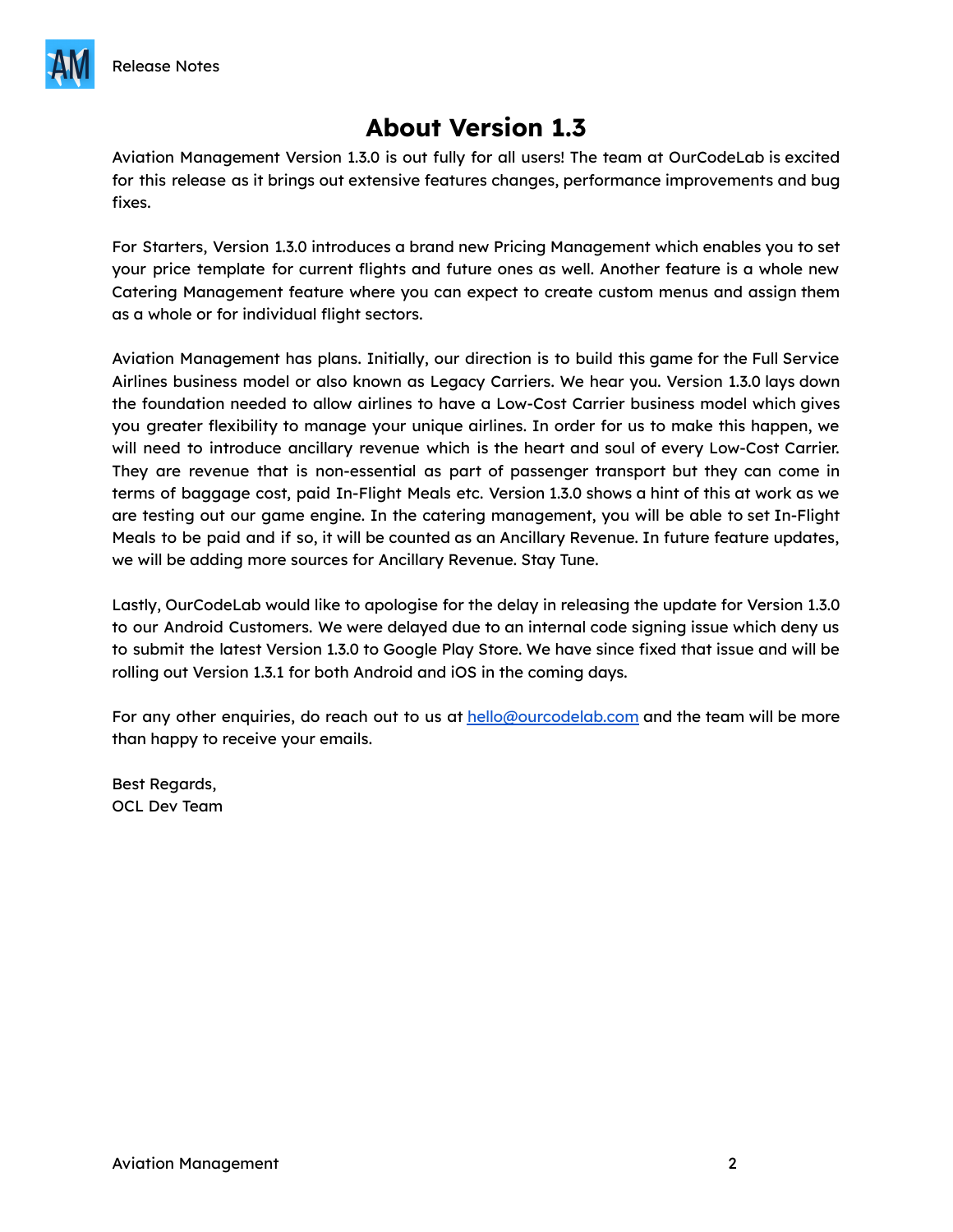

# **New Features**

Version 1.3 brings in a whole range of features like pricing management and a brand new catering management. We have big plans for Aviation Management and we cannot wait to share them with you.

### **Pricing Management**

Pricing Management is definitely a feature that many of our users have been looking forward to. We want this to be different from other Airline Simulators. Instead of having to change the ticket prices for individual flights, Aviation Management Pricing Management lets you change the price template for current, and present flights. This way, you will be able to set the price for the network wide. You are still able to set the published pricing on a network level but you can also change it at an airline level by the percentage you want to change the published fares by.

### **Catering Management**

Another feature that was shipped with Version 1.3 is the ability to cater food and drinks onboard the flight. With this feature, airlines can create menus and assign them to each flight sector. With this arrangement, airlines will be able to set meal catering preferences for each class service as well. Last but not the least, airlines have the ability to let passengers pay for their meals or will it be part of the ticket fare.

### **Experimental Features**

Aviation Management will be undergoing a revamp to allow airlines to earn ancillary revenue. Ancillary revenue is revenue earned by the services provided to customers. These services can come in the form of baggage fee, hand carry fee, in flight meals etc. Version 1.3 ships out codes that will pave the way for future features that will be coming soon to Aviation Management.

# **Bug Fixes and Patches**

### **General Stability**

We have improved the performance when it comes to loading the game menu, tables and data generation. Users can expect to see a change in performance.

### **General Tweaks and Changes**

We have made minor changes to the looks of Staff and Marketing. The navigation bar will look more seamless.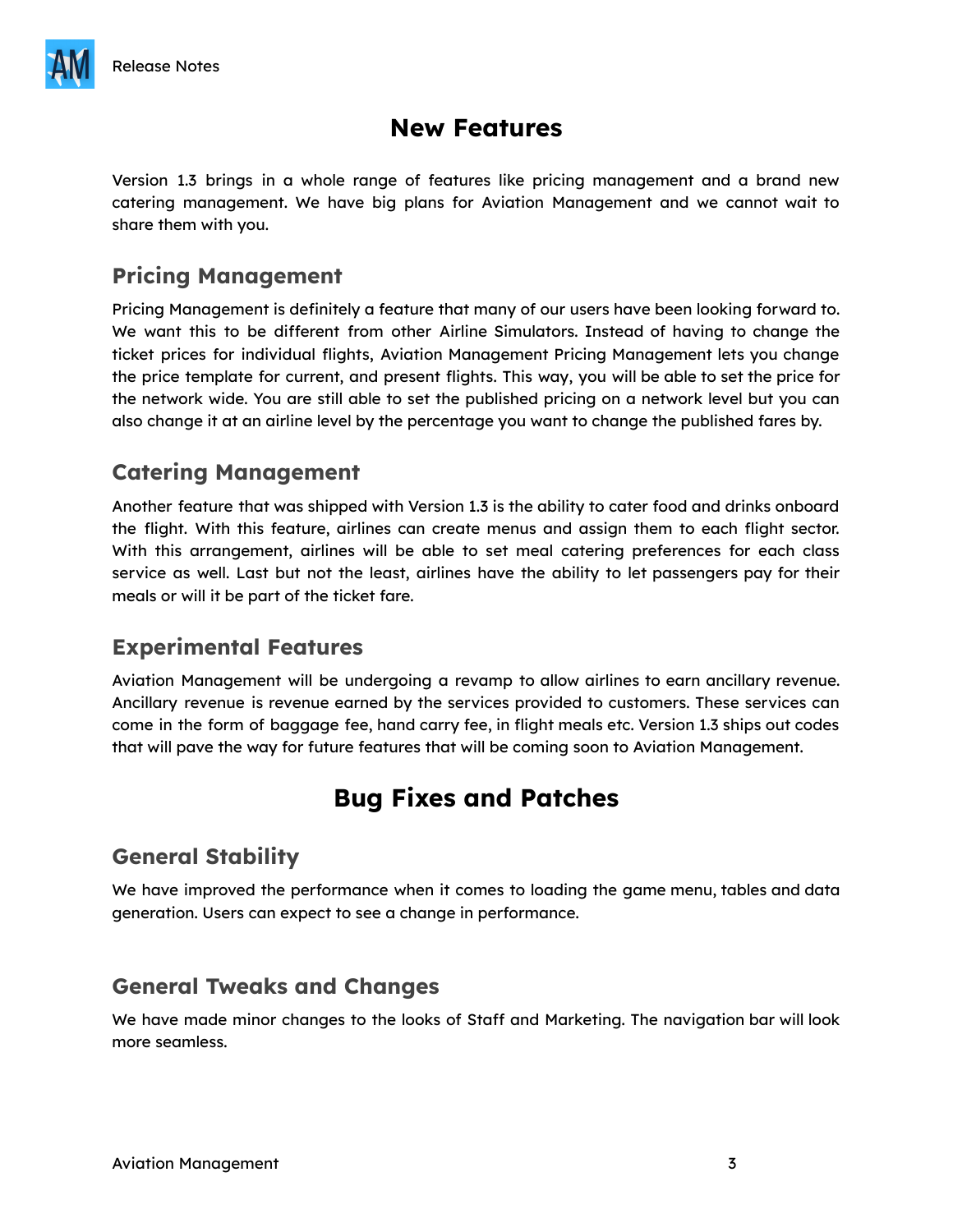# **Bugs Known**

#### **Turnover Performance**

Some users will experience their game crashing as they request for the next turnover. This will affect the game experience for them. Our Development team is optimizing the Aviation Management Game engine to ensure that it is stable.

#### **Perform Maintenance**

There is a bug when you schedule for your maintenance, aircraft will not be available during the maintenance period. However, some users are able to use their aircraft despite having it scheduled for maintenance. The team is looking into this issue.

## **Future Plans**

#### **Ancillary Revenue Coming**

Aviation Management was planned to be that mobile airline simulator that is suitable for all aviators. Along the way, we have achieved so much with the current set of features. We have received many positive feedback about Aviation Management and the team at OurCodeLab are really encouraged to see a strong community.

Ancillary revenue will be the next step Aviation Management is taking. It will introduce a whole new era of Low Cost Carrier Business Model and Hybrid Business Model. We will also be.

#### **Detailed Revenue Stream**

When Aviation Management first started, we just had regular ticket sales for the airline's revenue. Now, with the inclusion of multiple revenue streams, Aviation Management will also need to reflect that on financial reports.

#### **Game Engine Enhancement**

It has been a while since Aviation Management Game engine has been revamp. In order to for our game engine to keep up with out constantly evolving features, our game engine will need to be upgraded in order to process the large amount of data to support the features we have built.